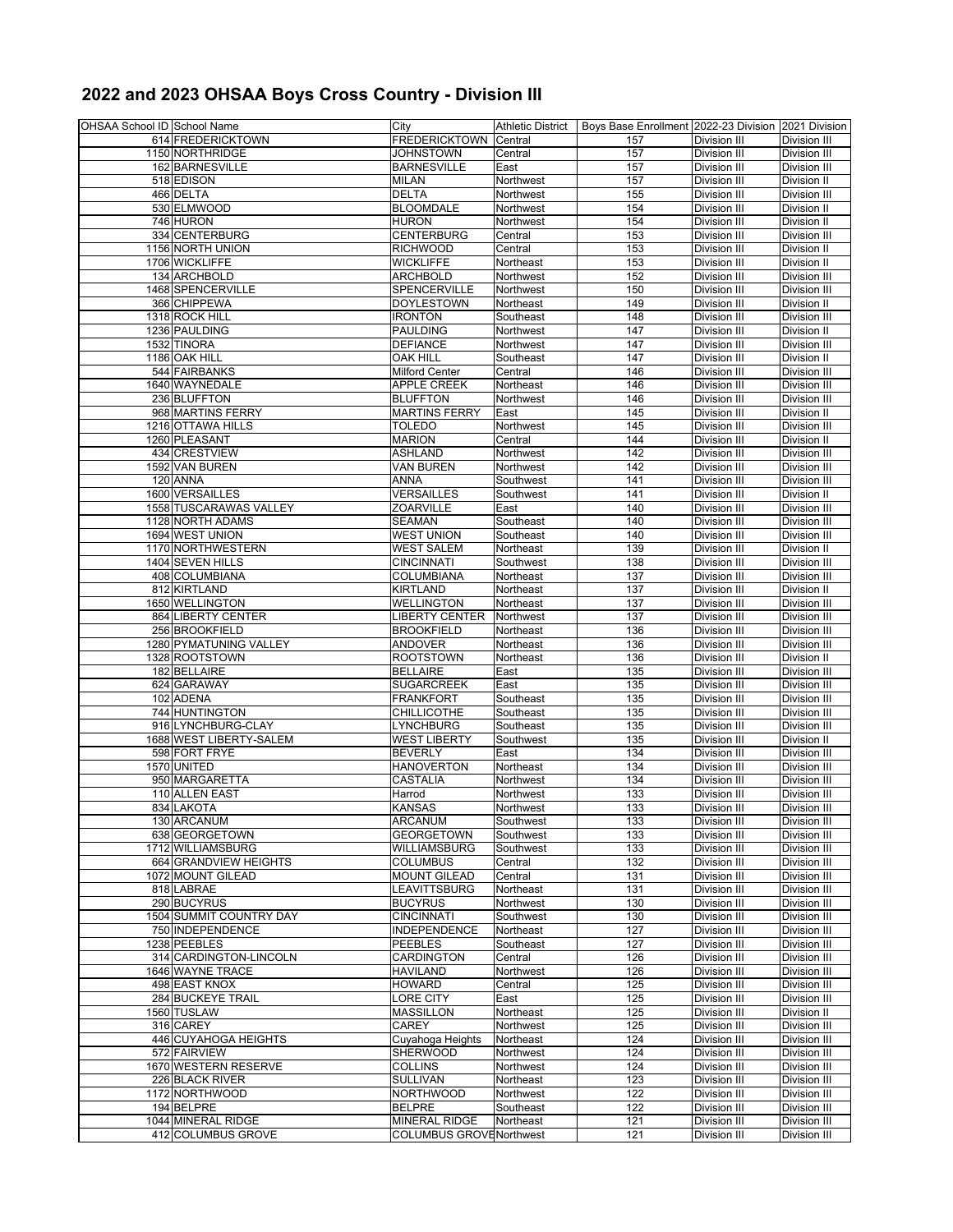| 1740 WORTHINGTON CHRISTIAN         | Worthington                      | Central   | 120              | <b>Division III</b> | <b>Division III</b> |
|------------------------------------|----------------------------------|-----------|------------------|---------------------|---------------------|
| 1230 PARKWAY                       | <b>ROCKFORD</b>                  | Northwest | 120              | Division III        | Division III        |
|                                    |                                  |           |                  |                     |                     |
| 1144 NORTHMOR                      | <b>GALION</b>                    | Central   | 119              | Division III        | Division III        |
| 404 COLUMBIA                       | <b>COLUMBIA STATIONNortheast</b> |           | 119              | <b>Division III</b> | Division III        |
| 734 HOUSTON                        | <b>HOUSTON</b>                   | Southwest | 118              | Division III        | Division III        |
| 442 CROOKSVILLE                    | <b>CROOKSVILLE</b>               | Southeast | 117              | Division III        | Division III        |
|                                    |                                  |           |                  |                     |                     |
| 662 GRAND VALLEY                   | ORWELL                           | Northeast | $\frac{116}{2}$  | Division III        | Division II         |
| 1722 WOODMORE                      | Elmore                           | Northwest | 116              | Division III        | Division III        |
| 340 CANTON CENTRAL CATHOLIC        | <b>CANTON</b>                    | Northeast | 115              | Division III        | Division III        |
| 1304 RITTMAN                       | <b>RITTMAN</b>                   | Northeast | $\overline{115}$ | Division III        | Division III        |
|                                    |                                  |           |                  |                     |                     |
| 946 MAPLETON                       | <b>ASHLAND</b>                   | Northeast | $\frac{114}{2}$  | Division III        | Division III        |
| 524 ELGIN                          | <b>MARION</b>                    | Central   | 113              | Division III        | Division III        |
| 1234 PATRICK HENRY                 | <b>HAMLER</b>                    | Northwest | 113              | Division III        | Division III        |
| 1096 NEWCOMERSTOWN                 | NEWCOMERSTOWNEast                |           | 111              | Division III        | Division III        |
| 400 COLONEL CRAWFORD               | North Robinson                   | Northwest | 111              | Division III        | Division III        |
|                                    |                                  |           |                  |                     |                     |
| 1538 TRIAD                         | NORTH LEWISBUR(Southwest         |           | 111              | <b>Division III</b> | <b>Division III</b> |
| 1418 SHENANDOAH                    | SARAHSVILLE                      | East      | 110              | Division III        | Division III        |
| <b>488 EAST CANTON</b>             | <b>EAST CANTON</b>               | Northeast | 109              | Division III        | Division III        |
| 1058 MOGADORE                      | <b>MOGADORE</b>                  | Northeast | 109              | Division III        | Division III        |
|                                    |                                  |           |                  |                     |                     |
| 878 LINCOLNVIEW                    | <b>VAN WERT</b>                  | Northwest | 109              | Division III        | Division III        |
| 492 EASTERN                        | <b>BEAVER</b>                    | Southeast | 109              | Division III        | Division III        |
| 604 FORT RECOVERY                  | <b>FORT RECOVERY</b>             | Northwest | 108              | Division III        | Division III        |
| 958 MARION LOCAL                   | <b>MARIA STEIN</b>               | Northwest | 108              | Division III        | Division III        |
| 1400 SENECA EAST                   | <b>ATTICA</b>                    | Northwest | 108              | Division III        | Division III        |
|                                    |                                  |           |                  |                     |                     |
| 578 FEDERAL HOCKING                | <b>STEWART</b>                   | Southeast | 108              | Division III        | Division III        |
| 938 MANCHESTER                     | <b>MANCHESTER</b>                | Southeast | 108              | Division III        | Division III        |
| 450 DALTON                         | <b>DALTON</b>                    | Northeast | 107              | Division III        | Division III        |
| 1302 RIPLEY-UNION-LEWIS-HUNTINGTON | <b>RIPLEY</b>                    | Southwest | 107              | Division III        | Division III        |
|                                    |                                  |           |                  |                     |                     |
| 681 GROVE CITY CHRISTIAN           | <b>GROVE CITY</b>                | Central   | 106              | Division III        | Division III        |
| 640 GIBSONBURG                     | <b>GIBSONBURG</b>                | Northwest | 106              | Division III        | <b>Division III</b> |
| 430 COVINGTON                      | <b>COVINGTON</b>                 | Southwest | 106              | Division III        | Division III        |
| 460 DAYTON CHRISTIAN               | <b>MIAMISBURG</b>                | Southwest | 106              | Division III        | Division III        |
|                                    |                                  |           |                  | Division III        | <b>Division III</b> |
| 580 FELICITY-FRANKLIN              | <b>FELICITY</b>                  | Southwest | 106              |                     |                     |
| 1546 TRI-VILLAGE                   | New Madison                      | Southwest | 106              | Division III        | Division III        |
| 768 JACKSON-MILTON                 | <b>NORTH JACKSON</b>             | Northeast | 104              | Division III        | Division III        |
| 204 BERNE UNION                    | <b>SUGAR GROVE</b>               | Central   | 102              | Division III        | Division III        |
|                                    |                                  |           | 102              |                     |                     |
| 948 MAPLEWOOD                      | CORTLAND                         | Northeast |                  | Division III        | Division III        |
| 1052 MINSTER                       | <b>MINSTER</b>                   | Northwest | 102              | Division III        | Division III        |
| 1092 NEW BREMEN                    | <b>NEW BREMEN</b>                | Northwest | 102              | Division III        | Division III        |
| 1352 ST HENRY                      | <b>ST HENRY</b>                  | Northwest | 101              | Division III        | Division III        |
|                                    |                                  |           |                  |                     |                     |
|                                    |                                  |           |                  |                     |                     |
| 552 FAIRFIELD                      | LEESBURG                         | Southeast | 101              | Division III        | Division III        |
| 368 CINCINNATI COUNTRY DAY         | <b>CINCINNATI</b>                | Southwest | 101              | Division III        | Division III        |
| 296 CALDWELL                       | CALDWELL                         | East      | 100              | Division III        | Division III        |
| 1748 YELLOW SPRINGS                | YELLOW SPRINGS                   | Southwest | 100              | Division III        | Division III        |
|                                    |                                  |           |                  |                     |                     |
| 732 HOPEWELL-LOUDON                | <b>BASCOM</b>                    | Northwest | 99               | Division III        | Division III        |
| 438 CRESTVIEW                      | CONVOY                           | Northwest | 97               | Division III        | Division III        |
| 1200 OLD FORT                      | Tiffin                           | Northwest | 97               | Division III        | Division III        |
| 1456 SOUTHERN LOCAL                | SALINEVILLE                      | Northeast | 96               | Division III        | <b>Division III</b> |
|                                    |                                  |           |                  |                     |                     |
| 1262 PLYMOUTH                      | PLYMOUTH                         | Northwest | 96               | Division III        | Division III        |
| 1562 TRI-COUNTY NORTH              | LEWISBURG                        | Southwest | 96               | Division III        | Division III        |
| 974 MATHEWS                        | <b>VIENNA</b>                    | Northeast | 94               | Division III        | Division III        |
| 1060 MOHAWK                        | Sycamore                         | Northwest | 94               | Division III        | Division III        |
| 1102 NEW LONDON                    | <b>NEW LONDON</b>                | Northwest | 94               | Division III        | Division III        |
| 1514 SYMMES VALLEY                 | <b>WILLOW WOOD</b>               | Southeast | 94               | Division III        | Division III        |
|                                    |                                  |           |                  |                     |                     |
| 1004 MECHANICSBURG                 | <b>MECHANICSBURG</b>             | Southwest | 94               | Division III        | Division III        |
| 1066 MONTPELIER                    | <b>MONTPELIER</b>                | Northwest | 92               | Division III        | Division III        |
| 667 CINCINNATI CHRISTIAN           | Fairfield                        | Southwest | 91               | Division III        | Division III        |
| 992 MCDONALD                       | <b>MCDONALD</b>                  | Northeast | 90               | Division III        | Division III        |
| 977 MAUMEE VALLEY COUNTRY DAY      | <b>TOLEDO</b>                    | Northwest | 87               | Division III        | Division III        |
|                                    |                                  |           |                  |                     |                     |
| 230 SOUTH WEBSTER                  | SOUTH WEBSTER                    | Southeast | 86               | Division III        | Division III        |
| 1090 NEWARK CATHOLIC               | <b>NEWARK</b>                    | Central   | 84               | Division III        | Division III        |
| 156 BADGER                         | <b>KINSMAN</b>                   | Northeast | 84               | Division III        | Division III        |
| 278 BUCKEYE CENTRAL                | NEW WASHINGTONNorthwest          |           | 83               | Division III        | Division III        |
|                                    | <b>NORWALK</b>                   |           |                  |                     | Division III        |
| 1374 ST PAUL                       |                                  | Northwest | 83               | Division III        |                     |
| 122 ANSONIA                        | <b>ANSONIA</b>                   | Southwest | 83               | Division III        | Division III        |
| 1114 NEWTON LOCAL                  | PLEASANT HILL                    | Southwest | 83               | Division III        | Division III        |
| 240 BOTKINS                        | <b>BOTKINS</b>                   | Southwest | 82               | Division III        | Division III        |
| 602 FORT LORAMIE                   | <b>FORT LORAMIE</b>              | Southwest | 81               | Division III        | Division III        |
|                                    |                                  |           |                  |                     |                     |
| 1529 WELLINGTON SCHOOL             | <b>COLUMBUS</b>                  | Central   | 80               | Division III        | Division III        |
| 1702 WHITEOAK                      | <b>MOWRYSTOWN</b>                | Southeast | 80               | Division III        | Division III        |
| 494 EASTERN                        | <b>REEDSVILLE</b>                | Southeast | 79               | Division III        | Division III        |
| 908 LUCAS                          | LUCAS                            | Northwest | 78               | Division III        | Division III        |
| 512 EDGERTON                       |                                  |           |                  |                     | Division III        |
|                                    | <b>EDGERTON</b>                  | Northwest | 77               | Division III        |                     |
| 1340 ST BERNARD-ELMWOOD PLACE      | <b>ST BERNARD</b>                | Southwest | 77               | Division III        | Division III        |
| 126 ANTWERP                        | <b>ANTWERP</b>                   | Northwest | 74               | Division III        | Division III        |
| 1132 NORTH CENTRAL                 | <b>PIONEER</b>                   | Northwest | $\overline{74}$  | Division III        | Division III        |
| 1628 WATERFORD                     | Waterford                        | Southeast | 74               | Division III        | Division III        |